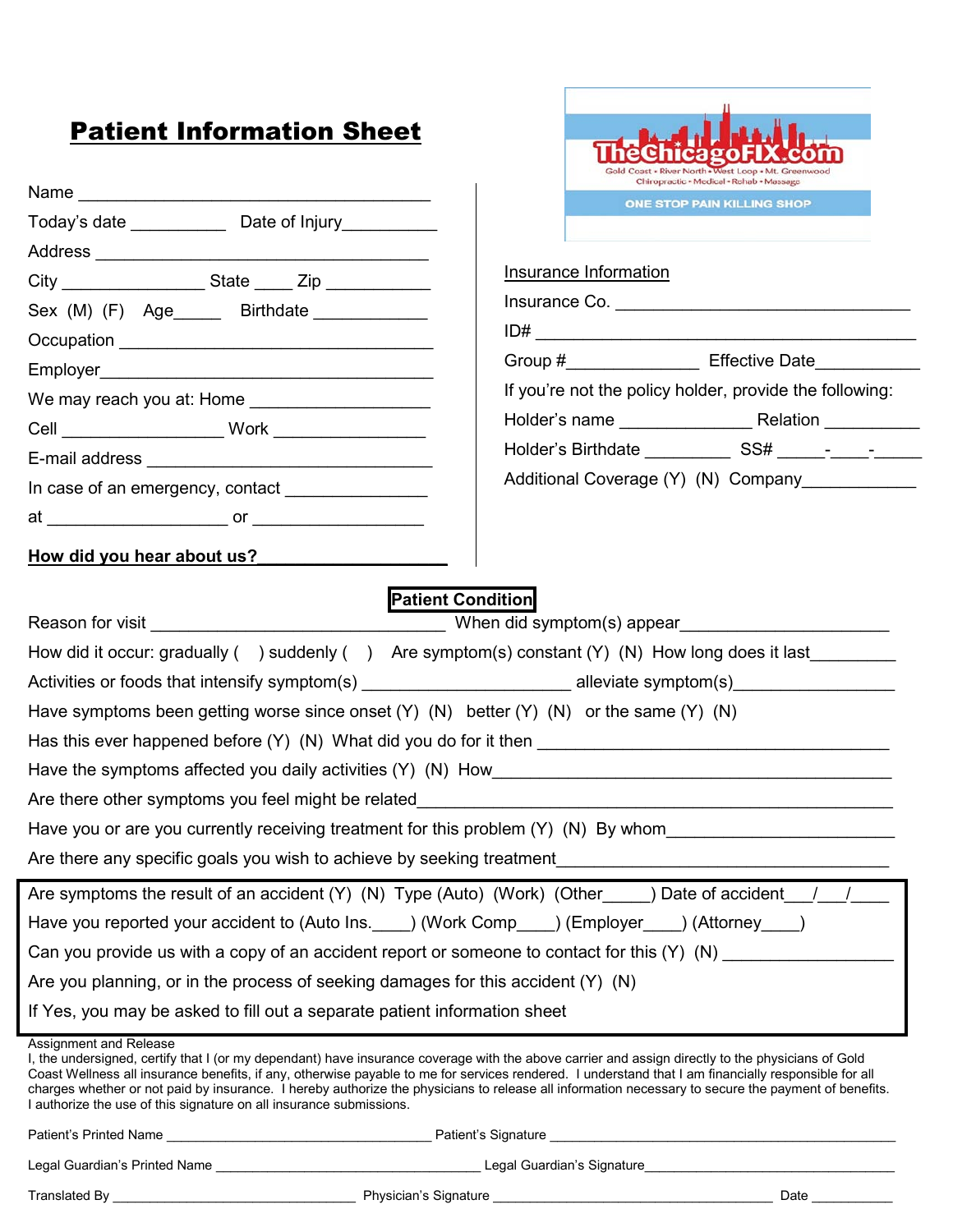## **Patient Health History**

Have you seen a chiropractor before (Y) (N)

If yes, for what

Date of most recent physical  $\frac{1}{\sqrt{2}}$  Blood Test\_ $\frac{1}{\sqrt{2}}$ 

 $X$ -ray / / Area Viewed

MRI, CT, Bone Scan / / Area Viewed

## **General**

 $\Box$ Yes  $\Box$ No Fever  $\Box$ Yes  $\Box$ No Night Sweats  $\Box$ Yes  $\Box$ No Loss of Sleep  $\Box$ Yes  $\Box$ No Chronic Fatigue  $\Box$ Yes  $\Box$ No Rapid Weight Loss  $\Box$ Yes  $\Box$ No Swollen Glands  $\Box$ Yes  $\Box$ No Allergies  $\Box$ Yes  $\Box$ No Rashes/Open Wounds  $\Box$ Yes  $\Box$ No Changes in Mole(s)  $\Box$ Yes  $\Box$ No Skin Cancer  $\Box$ Yes  $\Box$ No Bruise Easily  $\Box$ Yes  $\Box$ No Bleeding Disorders  $\Box$ Yes  $\Box$ No Anemia  $\Box$ Yes  $\Box$ No Diabetes  $\Box$ Yes  $\Box$ No Cancer  $\Box$ Yes  $\Box$ No Thyroid Disease/Cancer

## **Eye, Ear, Nose, and Throat**

 $\Box$ Yes  $\Box$ No Eye Ailments  $\Box$ Yes  $\Box$ No Prescription Glasses  $\Box$ Yes  $\Box$ No Recurrent Ear Infection  $\Box$ Yes  $\Box$ No Loss of Hearing/Deafness  $\Box$ Yes  $\Box$ No Nosebleeds  $\Box$ Yes  $\Box$ No Sinus Trouble  $\Box$ Yes  $\Box$ No Dental Trouble  $\Box$ Yes  $\Box$ No Hoarseness

#### **Respiratory**

|                                | $\Box$ Yes $\Box$ No Difficulty Breathing |
|--------------------------------|-------------------------------------------|
|                                | □Yes □No Chronic Cough                    |
|                                | $\Box$ Yes $\Box$ No Excessive Phlegm     |
|                                | $\Box$ Yes $\Box$ No Blood in Phlegm      |
|                                | $\Box$ Yes $\Box$ No Wheezing/Asthma      |
| $\Box$ Yes $\Box$ No Pneumonia |                                           |
|                                | $\Box$ Yes $\Box$ No Tuberculosis         |

#### **Cardiovascular**

 $\overline{\Box Yes \Box No \text{ Irregular Heartbeat}}$  $\Box$ Yes  $\Box$ No High Blood Pressure  $\Box$ Yes  $\Box$ No Pain in Chest  $\Box$ Yes  $\Box$ No Previous Heart Ailments  $\Box$ Yes  $\Box$ No Ankle Swelling  $\Box$ Yes  $\Box$ No Varicose Veins  $\Box$ Yes  $\Box$ No Stroke  $\Box$ Yes  $\Box$ No Angina

### **Gastrointestinal**

 $\Box$ Yes  $\Box$ No Diarrhea  $\Box$ Yes  $\Box$ No Constipation  $\Box$ Yes  $\Box$ No Difficulty Swallowing  $\Box$ Yes  $\Box$ No Excessive Gas  $\Box$ Yes  $\Box$ No Frequent Heartburn  $\Box$ Yes  $\Box$ No Frequent Nausea  $\Box$ Yes  $\Box$ No Ulcers

 $\begin{array}{l}\square\text{Yes}\ \square\text{No}\ \text{Black}\ \text{or}\ \text{Block}\ \text{Stool}\\ \square\text{Yes}\ \square\text{No}\ \text{Gallbladder}\ \text{Ailments}\end{array}$  $\Box$ Yes  $\Box$ No Hernia  $\Box$ Yes  $\Box$ No Hemorrhoids

#### **Genitourinary**

 $\overline{\Box Yes \Box No \text{ }$  Frequent Urination  $\Box$ Yes  $\Box$ No Painful Urination  $\Box$ Yes  $\Box$ No Blood in Urine  $\Box$ Yes  $\Box$ No Kidney Disease  $\Box$ Yes  $\Box$ No Urinary Disease  $\Box$ Yes  $\Box$ No Incontinence  $\Box$ Yes  $\Box$ No Hesitation  $\Box$ Yes  $\Box$ No Wake to Urinate /night  $\Box$ Yes  $\Box$ No Venereal Disease  $\Box$ Yes  $\Box$ No Sexual Difficulties

### **Men Only**

| $\Box$ Yes $\Box$ No Testicular Swelling/Pain |
|-----------------------------------------------|
| $\Box$ Yes $\Box$ No Prostate Ailments        |

#### **Woman Only**

 $\Box$ Yes  $\Box$ No Having Regular Periods Date Last Period Began  $\overline{\Box Yes \Box No}$  Painful Periods  $\Box$ Yes  $\Box$ No Excessive Flow  $\Box$ Yes  $\Box$ No Irregular Cycles  $\Box$ Yes  $\Box$ No Vaginal Burning/Itching  $\Box$ Yes  $\Box$ No Hot Flashes  $\Box$ Yes  $\Box$ No Abnormal Bleeding  $\Box$ Yes  $\Box$ No Recurrent Urinary Infections  $\Box$ Yes  $\Box$ No Recurrent Yeast Infections  $\Box$ Yes  $\Box$ No Pre-menstrual Syndrome  $\Box$ Yes  $\Box$ No Breast Lumps/Discharge  $\Box$ Yes  $\Box$ No Excessive Cramping Yes No Pregnant/Due\_\_\_\_\_\_/Child#\_\_

#### **Habits**

|                                            | $\Box$ Yes $\Box$ No Smoking packs/day |
|--------------------------------------------|----------------------------------------|
| $\Box$ Yes $\Box$ No Drinking oz/day       |                                        |
| $\Box$ Yes $\Box$ No Alcohol or Drug Abuse |                                        |

#### **Neurological**

 $\square$  Yes  $\square$  No Weakness  $\Box$ Yes  $\Box$ No Tremors  $\Box$ Yes  $\Box$ No Headaches/Migraines  $\Box$ Yes  $\Box$ No Dizziness  $\Box$ Yes  $\Box$ No Epilepsy  $\Box$ Yes  $\Box$ No Numbness/Tingling  $\Box$ Yes  $\Box$ No Arm/Leg Pain

#### **Musculoskeletal**

 $\overline{\Box Yes \Box No$  Herniated Discs  $\Box$ Yes  $\Box$ No Swollen Joints  $\Box$ Yes  $\Box$ No Painful Joints



**ONE STOP PAIN KILLING SHOP** 

| □Yes □No Muscle Aches/Cramps<br>□Yes □No Arthritis                |        |
|-------------------------------------------------------------------|--------|
| <b>Exercise (circle one)</b><br>Not at all Occasionally Regularly |        |
| Family History (immediate family mostly,                          |        |
| and indicate whether ailment is on your                           |        |
| mother or father's side)                                          |        |
| $\Box$ Yes $\Box$ No Diabetes                                     |        |
| TYes □No Thyroid Disease/Goiter                                   |        |
| TYes □No Tuberculosis                                             |        |
| TYes □No Kidney Disease                                           |        |
| ∃Yes □No Liver Disease                                            |        |
| $\Box$ Yes $\Box$ No High Blood Pressure                          |        |
| $\Box$ Yes $\Box$ No Heart Disease                                |        |
| $\Box$ Yes $\Box$ No Cancer                                       |        |
| $\Box$ Yes $\Box$ No Muscle/Bone/Nerve Dis.                       |        |
| <b>Medication(s)</b>                                              |        |
| Name<br>Dose                                                      | Reason |
|                                                                   |        |
|                                                                   |        |
|                                                                   |        |
|                                                                   |        |
|                                                                   |        |
| <b>Supplements</b>                                                |        |
| Name<br>Dose                                                      | Reason |
|                                                                   |        |
|                                                                   |        |
|                                                                   |        |
|                                                                   |        |
|                                                                   |        |
|                                                                   |        |
| <b>History of Surgeries</b><br>Date<br>Area                       | Any    |
| Implants                                                          |        |
|                                                                   |        |
|                                                                   |        |
|                                                                   |        |
|                                                                   |        |
|                                                                   |        |
|                                                                   |        |
|                                                                   |        |
| <b>History of Hospitalization(s)</b>                              |        |
| Date<br>Reason                                                    |        |
| Prognosis                                                         |        |
|                                                                   |        |
|                                                                   |        |
|                                                                   |        |
|                                                                   |        |
|                                                                   |        |
|                                                                   |        |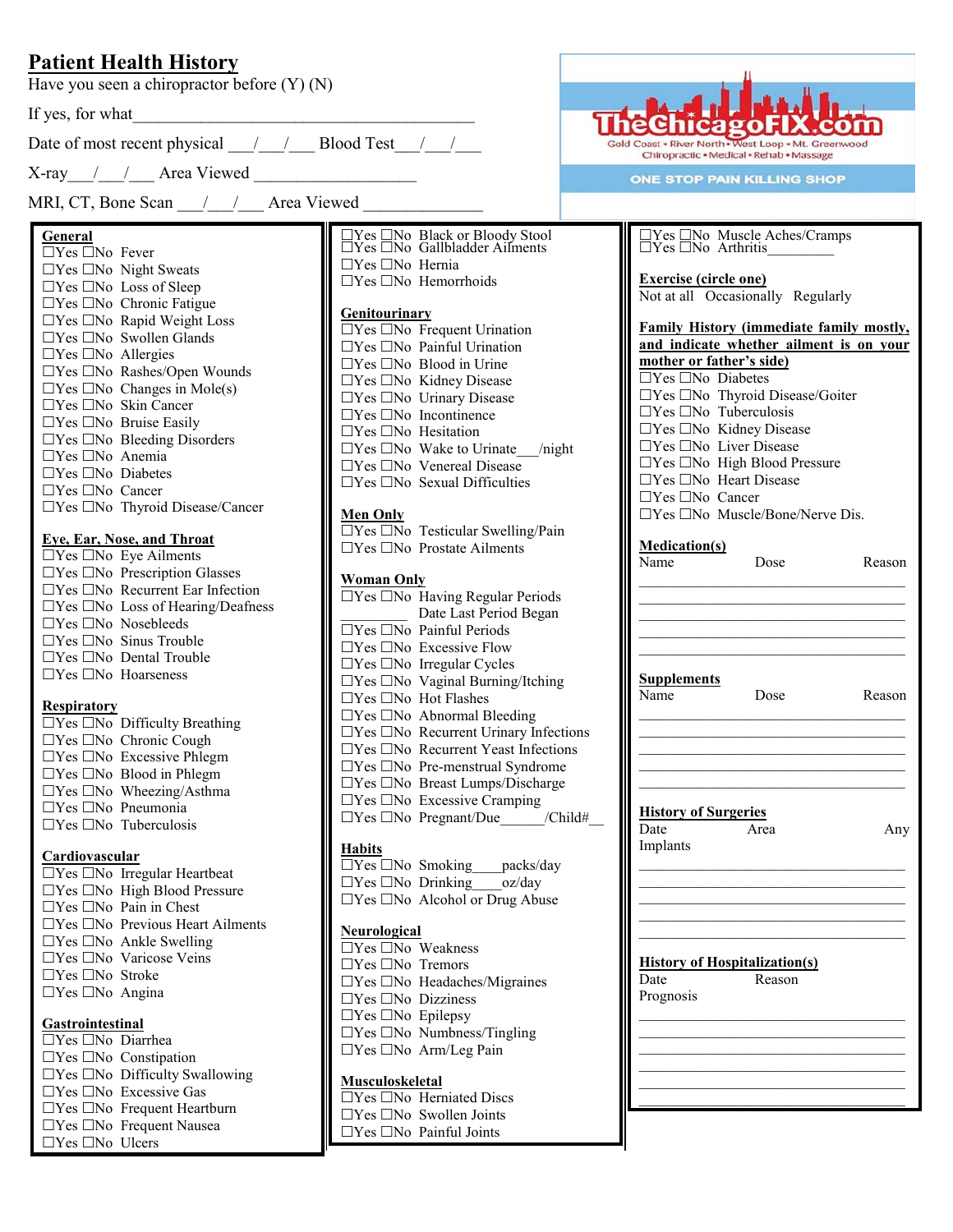## **Pain Diagram and Visual Analog Scale**

## **Please read carefully:**

Mark the areas on the diagram below that coincide with your pain. Include all the affected areas.

Use as many individual symbols as you'd like to describe the pain intensity.

**Indicate radiation of pain by drawing an arrow (** $\blacktriangle$ **) from the origin of pain to where it stops.** 



The lines below represent the intensity of your pain. Please number each pain (1,2,3,etc.)you described above starting with your greatest complaint and list these below. Then mark the line provided at the position that best indicates the intensity of pain you feel **right now**.

| #1 | NO PAIN | WORST PAIN IMAGINABLE        |
|----|---------|------------------------------|
| #2 | NO PAIN | <b>WORST PAIN IMAGINABLE</b> |
| #3 | NO PAIN | <b>WORST PAIN IMAGINABLE</b> |